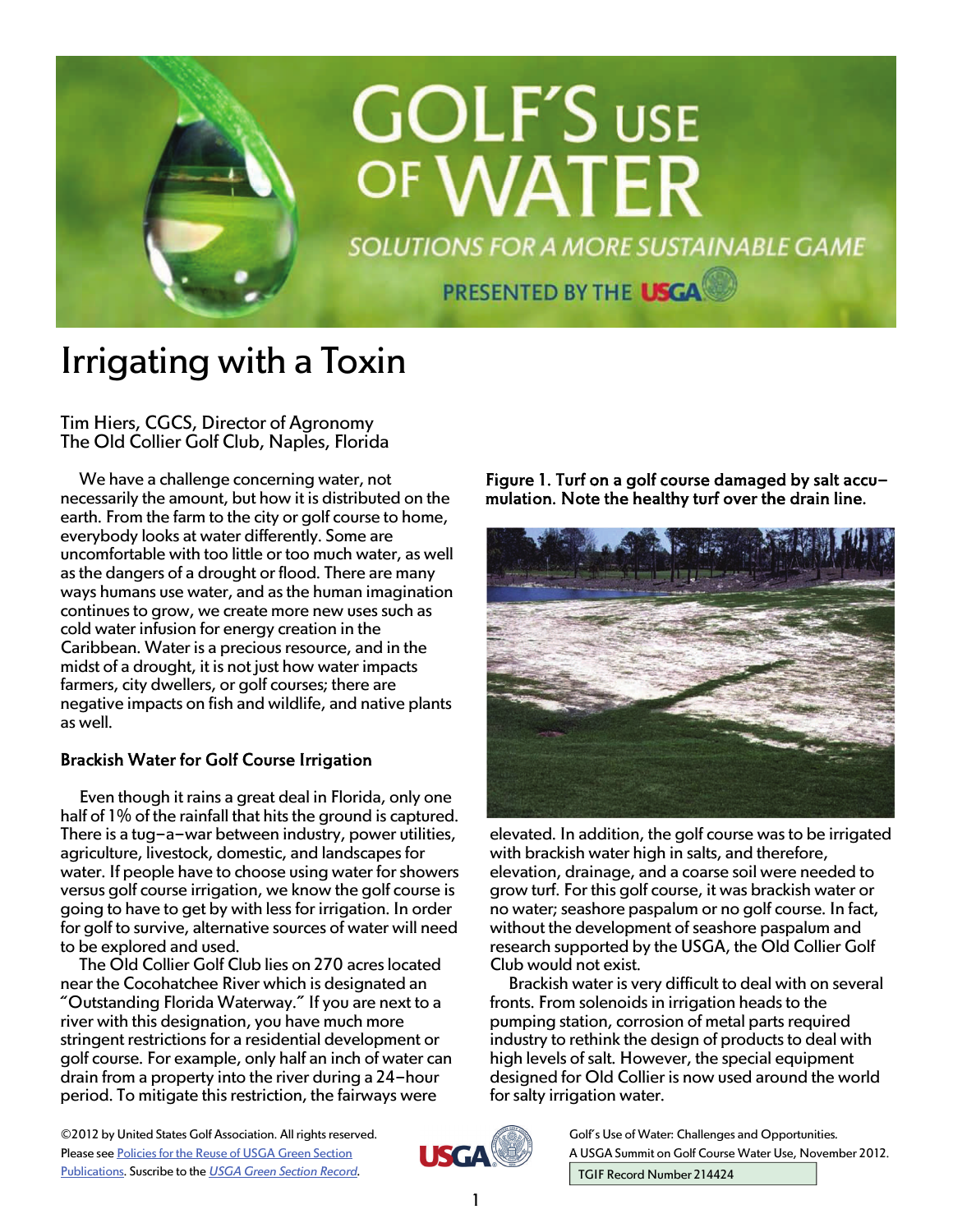Figure 2. Salts must be continuously moved downward through the soil profile.



## Managing Salts in Irrigation Water

Salinity management requires careful attention to soil management that minimizes the accumulation of toxic salts. Irrigation water quality and salinity parameters have significant short-term and long-term impact on turfgrass sustainability. The concentration of toxic ions in soil will accumulate at the concentrations found in the incoming irrigation water unless there is frequent and sufficient rainfall to dilute salt concentrations. It is not unusual for soil salinity components to be two to five times above incoming irrigation water concentrations.

The following conditions can increase the accumulation of salts in the upper soil profile:

- High evapotranspiration (ET) conditions such as prolonged winds and full sunshine
- Extreme climatic conditions including heat, drought, cold, and excessive rain
- Soil profile such as texture (sand/silt/clay composition), particle size, and inorganic or organic amendments.

Cultivation and irrigation scheduling become important management strategies to reduce salt accumulation. Site -specific variability will require flexible adjustments in turfgrass management programs.

Salinity is the most complex environmental stress that can be imposed on perennial turfgrass ecosystems. What does a highly salt-tolerant turfgrass provide the grass manager when irrigating with saline water? Time to make management adjustments on a site-specific basis. Any highly salt-tolerant plant can be overwhelmed when salts accumulate in the soil at levels that exceed the genetically-controlled tolerance mechanisms inherent in the plant.

Poor quality water has high amounts of total

dissolved salts or TDS ( $>$  1250 ppm), sodium ( $>$  1250 ppm or 5.43 meg/L), chlorides ( $>$  350 ppm), sulfates ( $>$ 180 ppm), and, indirectly, bicarbonates (exceeding 120 ppm or 2.00 meq/L). Irrigating with brackish water can cause collateral damage to landscape plants, soil, and equipment. Syringing is a liability because it will allow salts to accumulate in upper soil zones. The leaching fraction is required to move salts down and through the soil profile into drainage lines. High ET rates can cause salts to migrate upward by capillary action, so it is necessary to provide enough water to leach salts into the drain lines. This is another reason for managing the leachate fraction or extra water to move salts through the soil profile.

A prescription irrigation system with low pressure (65 psi in the field) to reduce misting, and low angle heads (22o or less) to reduce drift from wind, are the foundation for managing salty irrigation on a golf course. Pulse irrigation cycles will effectively leach salts down through the soil profile. Pulse irrigation is the infiltration of water working in harmony with soil percolation rates. This virtually eliminates water run-off while flushing salts well below the root zone. Normal, effective pulse irrigation on greens will take between 10 to 12 hours for 18 greens depending on irrigation system efficiency. Except on a site-specific location basis, it is not practical to pulse irrigate entire fairways or roughs. A soil profile such as a sandy soil that percolates, with some elevation change, and a great drainage system are key ingredients for successful salt management. Pulse irrigation is the only effective way to flush or leach salts down through the soil profile.

Any plants subject to salt drift or irrigation on or near the course must be halophytic in order to tolerate damage from the salt. Some examples include seashore dropseed (*Sporobolus virginicus*) and sea oxeye daisy (*Borrichia arborescens*). Excessive salts can predispose

#### Figure 3. Southern wax myrtle damaged from the salt in spray drift from the irrigation system.





Golf's Use of Water: Challenges and Opportunities*.*  A USGA Summit on Golf Course Water Use, November 2012.

©2012 by United States Golf Association. All rights reserved. Please see Policies for the Reuse of USGA Green Section [Publications](http://www.usga.org/course_care/green_section_record/Policies-For-Use-and-Reuse/). Suscribe to the *[USGA Green Section Record.](http://www.usga.org/course_care/green_section_record/Green-Section-Record/)*